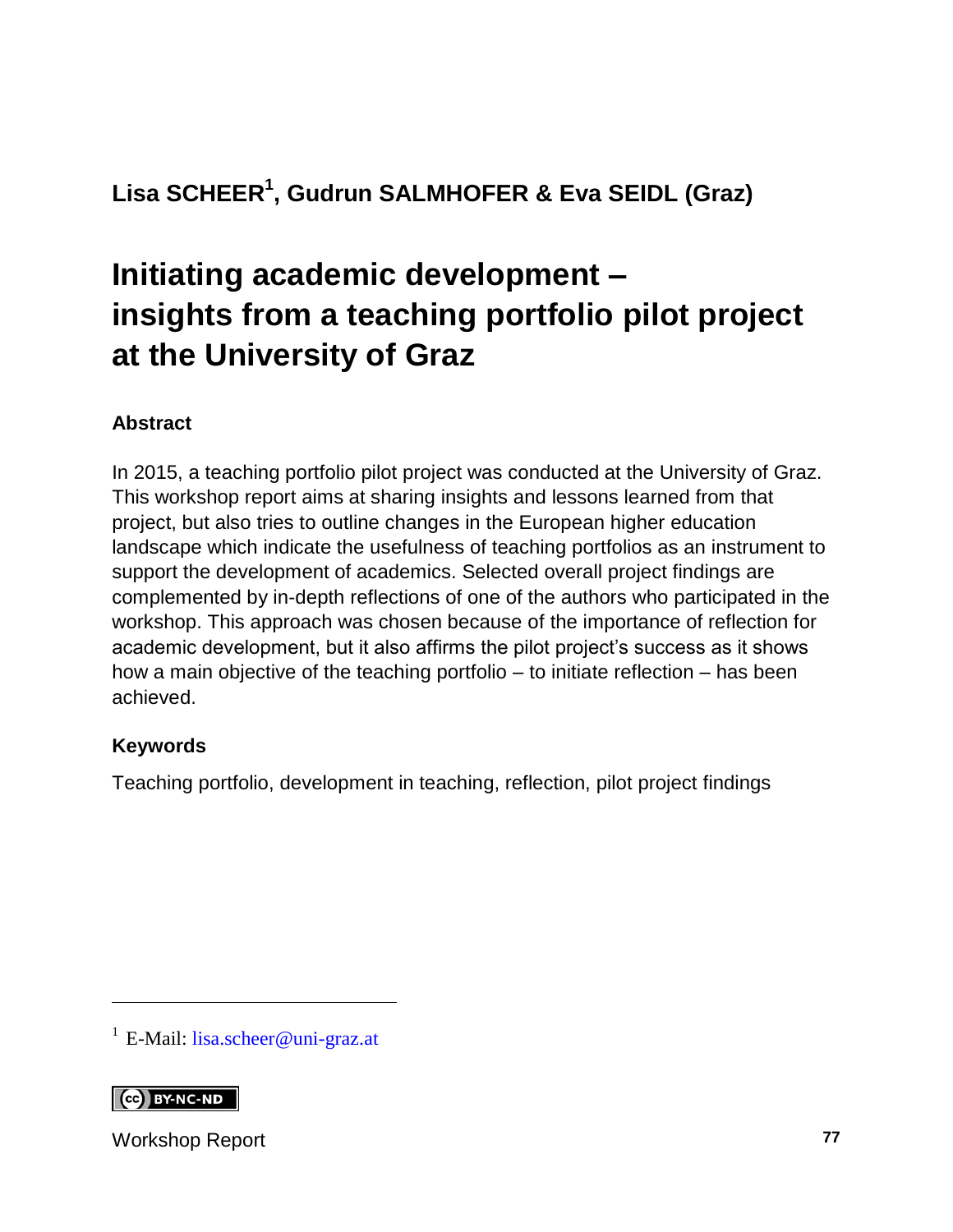# **1 Introduction<sup>2</sup>**

This workshop report sets out to present insights and lessons learned from a teaching portfolio project conducted at the University of Graz in 2015. Facilitating reflections on teaching concepts and habits in the classroom is one main objective of a teaching portfolio. In line with this intention, reflections deliberately make up an important part of this contribution. The contemplations and evaluation findings are contextualized by a broader discussion of higher education development in Europe, political and strategic thoughts on the teaching portfolio, and teaching development measures at the University of Graz. The aim of the paper is to highlight how teaching portfolios support the development of academic identity and teaching as it is discussed in the literature (e. g. MACLAREN, 2005; SZCZYRBA, 2009; SZCZYRBA & VAN TREECK, 2015; TIGELAAR et al., 2006; TRAUTWEIN & MERKT, 2012).

## **2 Recent changes of teaching and learning in Europe**

"Changing landscapes in teaching and learning" was the title of the 2014 annual conference of the European University Association (EUA). It focused on ongoing processes of change in higher education as well as on recent innovative teaching approaches and considerations of future implications on learning and teaching processes. Also, in 2014 the European Quality Assurance Forum (EQAF) took up the topic in the conference "Changing education – QA and the shift from teaching to learning" addressing student-centered learning (SCL), the diversified student population and new teaching methodologies. These conferences, among many others, made the changes concerning university teaching comprehensible and facilitated discussions on ways of dealing with them. The Trends Report (SURSOCK, 2015),

<sup>&</sup>lt;sup>2</sup> We thank Gerald Lind for his thorough reading and the many useful comments.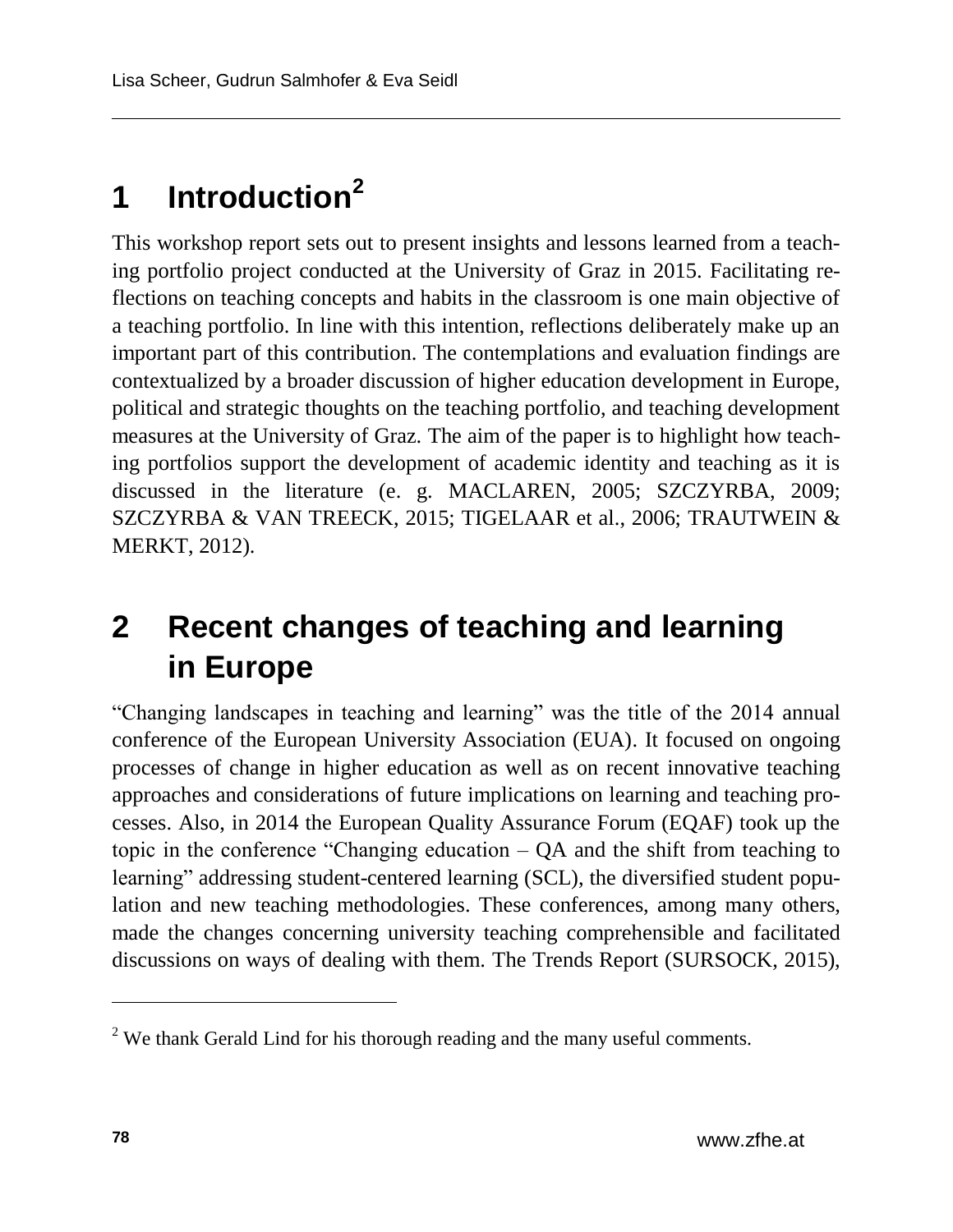a survey with 451 participating HEIs from 46 countries, made these proclaimed changes in the European HE landscape and related institutional strategies visible. The survey results indicate that teaching in general is commonly seen as responsibility of academic staff who is in charge of developing curricula, working with students, etc. Hence strategic staff recruitment became an important priority for institutions alongside evaluation of academic staff and development of teaching skills. In comparison with the Trends Report from 2010, Andrée Sursock noticed a strong progression towards an introduction of new ways of teaching. (SURSOCK, 2015, pp. 82-83)

Recent developments in HE systems all over Europe are embedded within a wider context of changes regarding organizational structures as well as personnel structures or new approaches of decision making and quality management (e.g. SCHNEIDER et al., 2009). Expectations for individual academics to react to changes regarding teaching and learning – within the context of massification of education – are high. There is a strong demand of competence-oriented teaching and learning, the use of innovative methodologies, and appropriate quality assessments. Especially novice academics perceive the growing demands as a huge challenge and are occasionally confronted with conflicting goals (ESDAR et al., 2011). Careers are based on high quality research output that comes along with requirements in teaching, administrative work, and – in times of financial cuts – thirdparty funding. Besides, further obligations to apply university strategies such as internationalization, transfer of technology, etc. put pressure on teachers. To meet all these expectations and to handle current diversification among the student body, regarding changing ways of communication, learning, and working (SCHUL-MEISTER et al., 2012) or varying competence levels (HEUBLEIN et al., 2010), are not only duties of the academic teachers. It is also very much the responsibility of organizations to provide a productive environment and to support the ambitious efforts of its staff.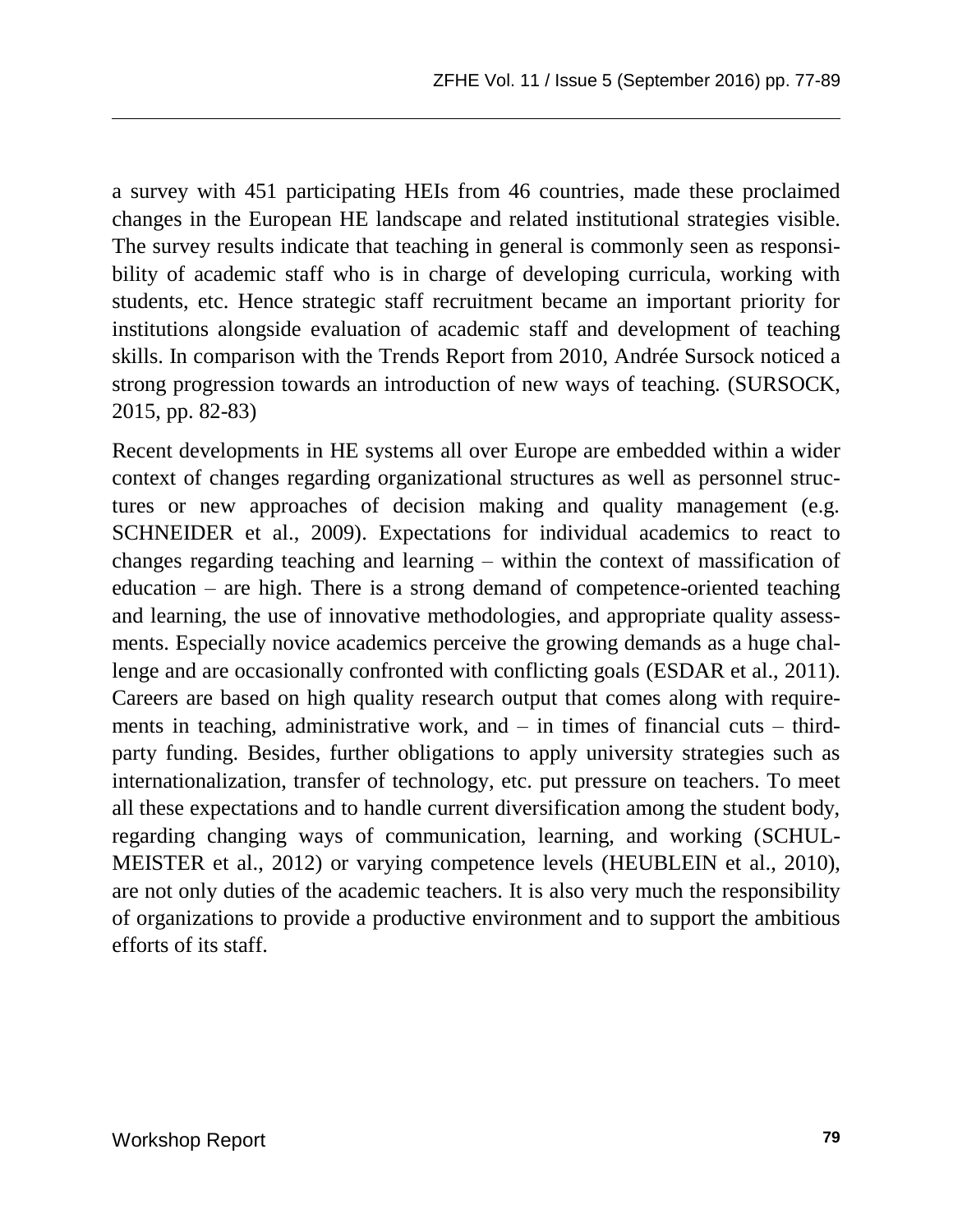## **3 Teaching (support) at the University of Graz**

The University of Graz is one of the HEIs that responded to the Trends questionnaire. Its mission statement proclaims that teaching has the same relevance as research and that one focus lies on research-based but also on innovative and interdisciplinary teaching. According to the mission statement, the approx. 31,000 students are seen as responsible for their own learning processes. At the same time the university supports their active participation in the development of teaching<sup>3</sup>.

Since the mid-2000s, several projects have been developed to improve academic teaching, including the 'Teaching Portfolio'.<sup>4</sup> There are numerous reasons why the University of Graz is setting up such projects. Among others, there is a strong political will by the rectorate to provide quality teaching, to systematically support the development of academic teachers, and to find appropriate or new approaches to do so because the international reputation of HEIs depends to a certain extent on the quality of their study programs.

Concerning the aspect of quality assurance, instruments have been put in place to allow course feedback and enhancement, e.g. a competence-oriented course evaluation (PAECHTER et al., 2007). Nevertheless, in the past years a certain insufficiency was articulated by students and teachers regarding the course evaluation's practicability. This perspective was supported by the Finnish Higher Education Evaluation Council (FINHEEC) which audited the University of Graz in 2013. To further facilitate the development of teaching quality, FINHEEC (2013) recommended that "the students' perception of the quality of teaching [...] ought to be supplemented by other information sources and perspectives, for instance more systematic responses and analyses by the teaching staff" (42). The suggestion to

<sup>&</sup>lt;sup>3</sup> <https://www.uni-graz.at/en/university/information/about-the-university/mission-statement/>

<sup>4</sup> The Department for Educational and Student Services and the Center for Teaching Competence are the responsible units to carry out diverse projects to support academic teaching and to promote the enhancement of teaching.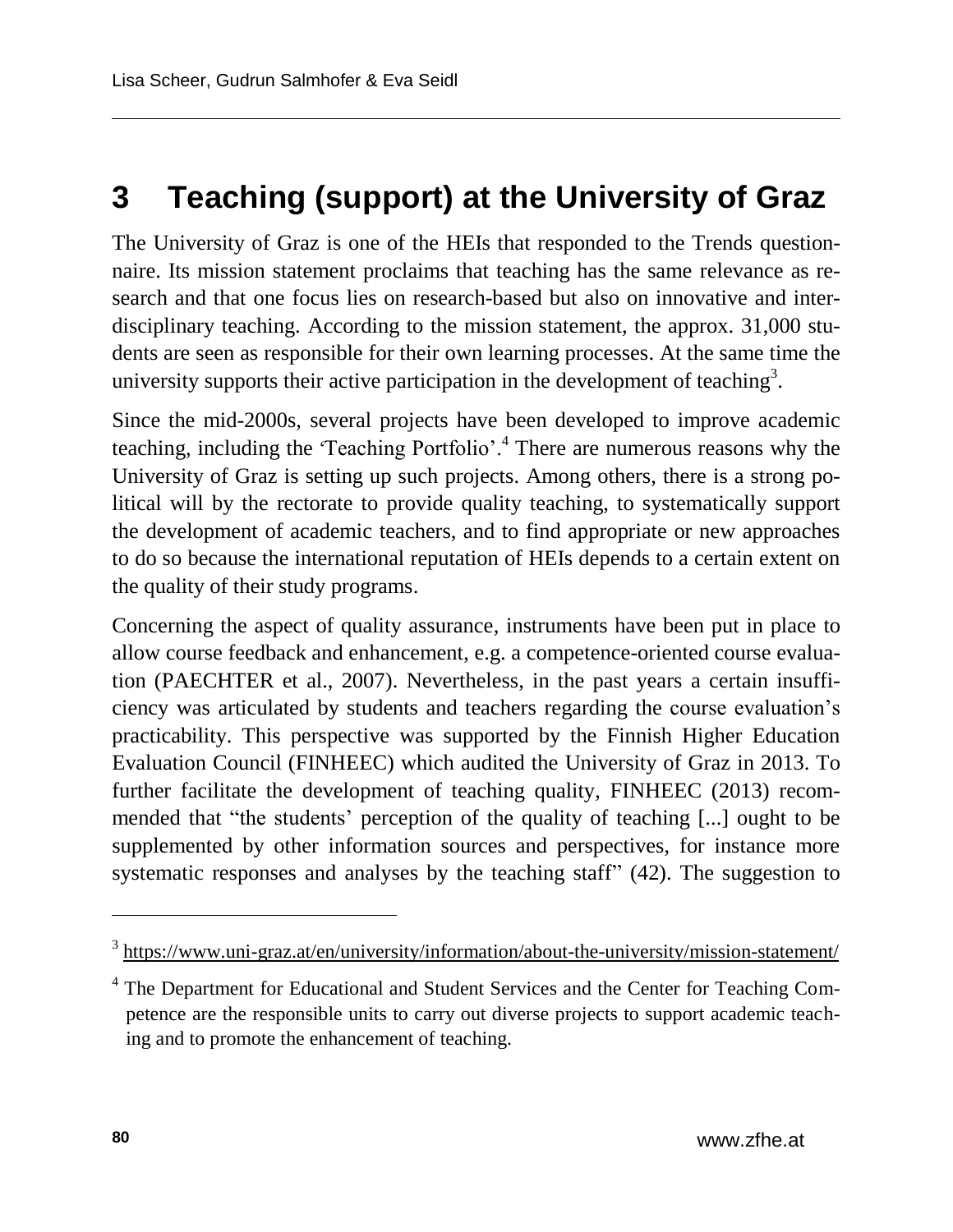provide "more regular 'spots' for discussion and analysis" to establish a system that is "more oriented towards enhancement" (73) can be effectuated manifold. The teaching portfolio was selected because of positive experiences at various HEIs. Further, it adds another perspective on teaching and learning to the current system at the University of Graz. A teaching portfolio represents one of three possible views on teaching – next to students' and external views (e.g. through peer observation).

## **4 Findings and lessons learned**

The teaching portfolio as it was presented in the pilot project is an instrument that enables teachers to be prepared for the diverse student body, reflect their behaviour, and to develop new approaches for the classroom (e.g. FUTTER, 2012; TRAUTWEIN & MeRkt, 2012; SZCZYRBA, 2009). By offering workshops in which the teaching staff is introduced to the teaching portfolio, the university contributes to its responsibility to support the development of teaching. Before reporting selected findings some general information on the project is given.

### **4.1 Pilot project "Teaching Portfolio" at the University of Graz**

The pilot project "Teaching Portfolio" consisted of two two-day workshops held in 2015 by didactics expert Birgit Szczyrba from the TH Köln – University of Applied Sciences, one concentrating on the elements of a teaching portfolio, the second introducing the scholarship of teaching and learning. Participation was open to the academic staff of the university. Fortunately, academics from all six faculties and of all possible employment statuses (from doctoral candidates to professors) attended.<sup>5</sup> In total, there were 13 participants and around the same number of inter-

<sup>&</sup>lt;sup>5</sup> The evaluation led to the conclusion that the teaching portfolio could be very useful for staff with development/qualification agreement (22 lecturers/63 assistant professors) and temporary professorships (4). Nevertheless, it could also be interesting for regular teach-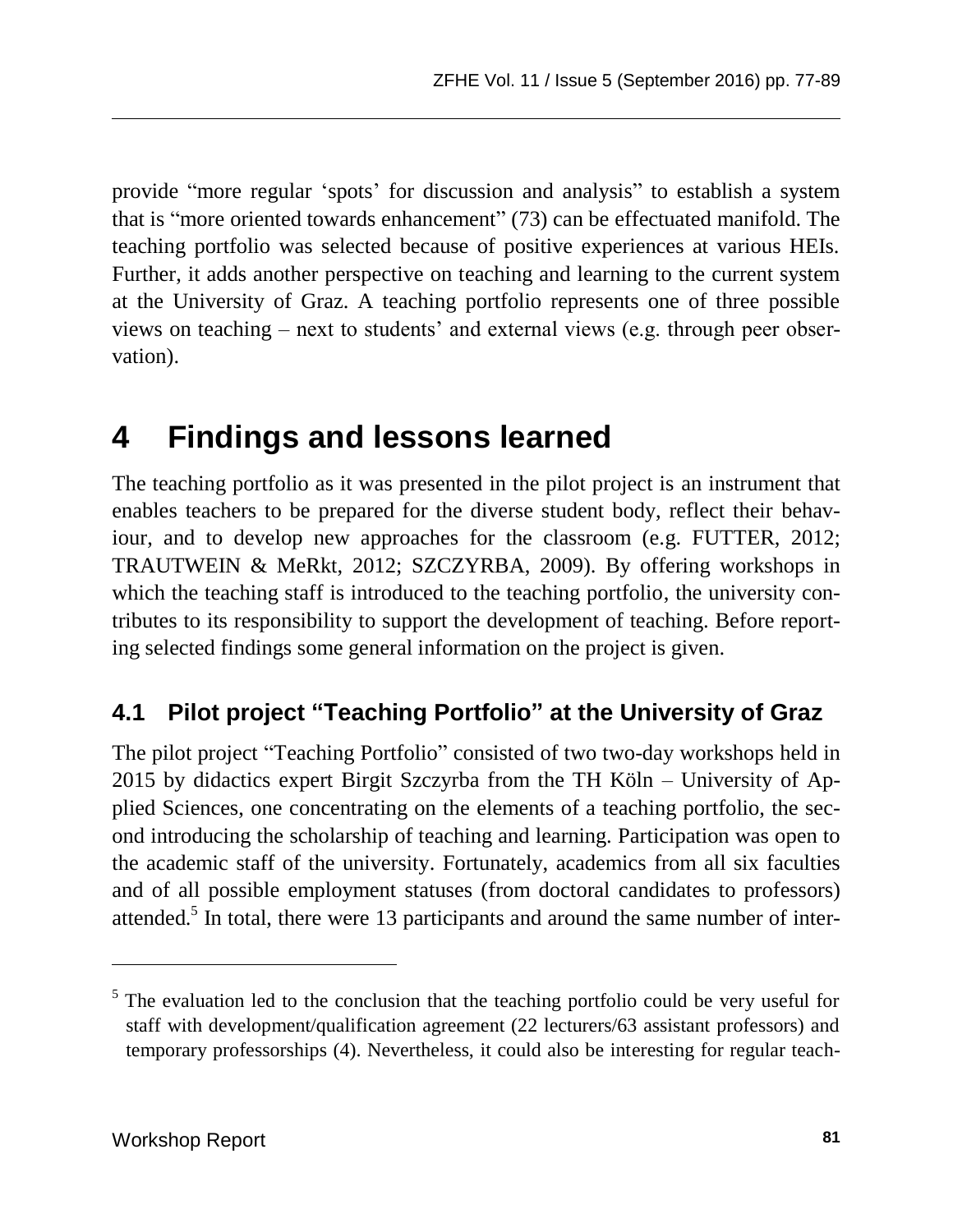ested individuals who were not able to attend. The process of reading and evaluating teaching portfolios was simulated by inviting a member of each of the six faculties to read available portfolios. Four of these six volunteers were interviewed after reading two portfolios. The findings gained through the evaluation which consisted of written and oral interviews as well as non-participant observation revolve around the following questions: What interests and motivations led lecturers to write a teaching portfolio? What did participants experience during the workshops and writing process? How can the teaching portfolio be implemented by a university and what parameters have to be considered? Answers to some of these questions will be provided in the following (1) through the eyes of a participant and (2) through the eyes of the project evaluators. The aim is to answer the overall question of how teaching portfolios contribute to and support the process of development of academics, academic identity, and professional growth.

### **4.2 Development of academic identity through group composition**

*From the very first email supplying information and inviting to participate, the wording was such that any faculty member of the University of Graz could feel addressed, no matter the different phases of professional development. In the end, this interdisciplinary approach made sure the group consisted of participants from different academic disciplines and departments, ranging from novices to experienced teachers holding predoctoral, doctoral and postdoctoral qualification (habilitation). The interdisciplinarity had the effect that one reflected more upon his/her own field of study, habitus, and academic culture, that is his/her multifaceted professional identity.* (participant's perspective)

ing evaluations (124 professors) and applications (200 university assistants without doctorate, 110 university assistants with doctorate on temporary positions, and 1091 external lecturers) (staff numbers as of 12/31/2015).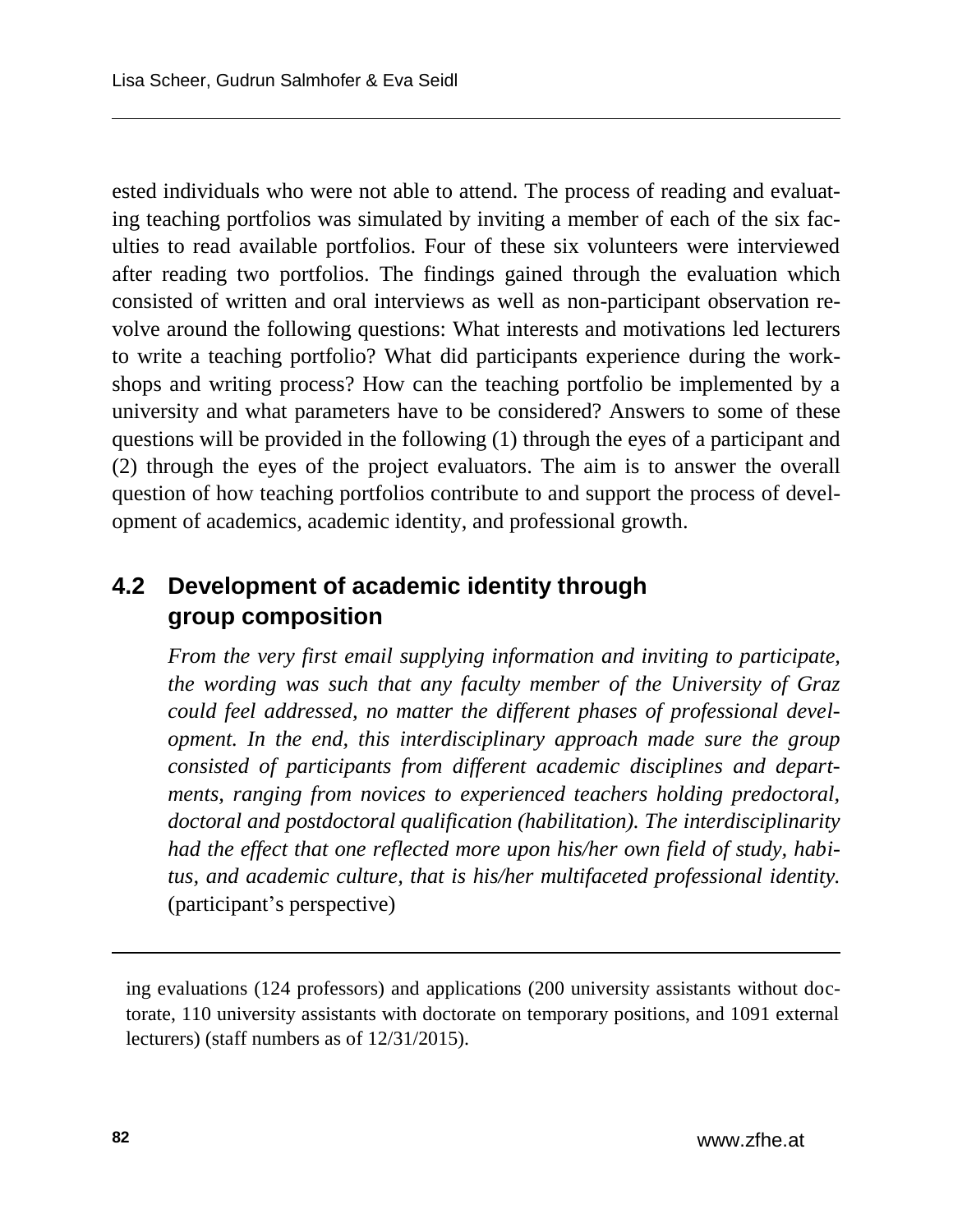A teaching portfolio may prove helpful for new and experienced lecturers alike (examples in SZCZYRBA & GOTZEN, 2012). New teachers may use the portfolio to support the start, more experienced ones to reflect their teaching habits. Therefore, the pilot project set out to offer a teaching portfolio introduction to anyone interested, regardless of discipline and position.

#### Suggestion 1: Heterogeneous workshop groups (discipline, position)

Interdisciplinarity in terms of the group composition was a positive side effect of the goal to get the broadest possible feedback by creating a diverse participant group. During the workshops, it soon became apparent that the participants profited strongly from the experiences and accounts of academics from other faculties and employment statuses. To be confronted with a different academic culture, different methods, expectations, teaching settings as well as different perspectives and levels of experience helps to reflect the working environment at the own faculty/department and its effect on the own (hierarchical) position. Thereby, it provides an opportunity to reflect on one's academic identity by comparing it with the dominant habitus and characteristics of the disciplinary culture. It also makes visible the many factors that have an impact on teaching, some of which teachers cannot control.

#### Suggestion 2: Trained evaluators with disciplinary relatedness

Another important result with respect to interdisciplinarity was gained concerning the process of reading portfolios. The fictive evaluators came to an understanding that it is not a problem for someone from another faculty to assess (1) the common theme and structure, especially the relationship between teaching philosophy and teaching methods, and (2) the relationship between text and references (e. g. syllabus, evaluation results). However, for a deeper evaluation, knowledge about the academic culture, the discipline, contexts, and the general framework of teaching at the department is required. "Teaching portfolios are a piece of discipline culture", one evaluator said. This needs to be considered when setting up teaching portfolios as an instrument to assess teaching quality/development among teaching staff.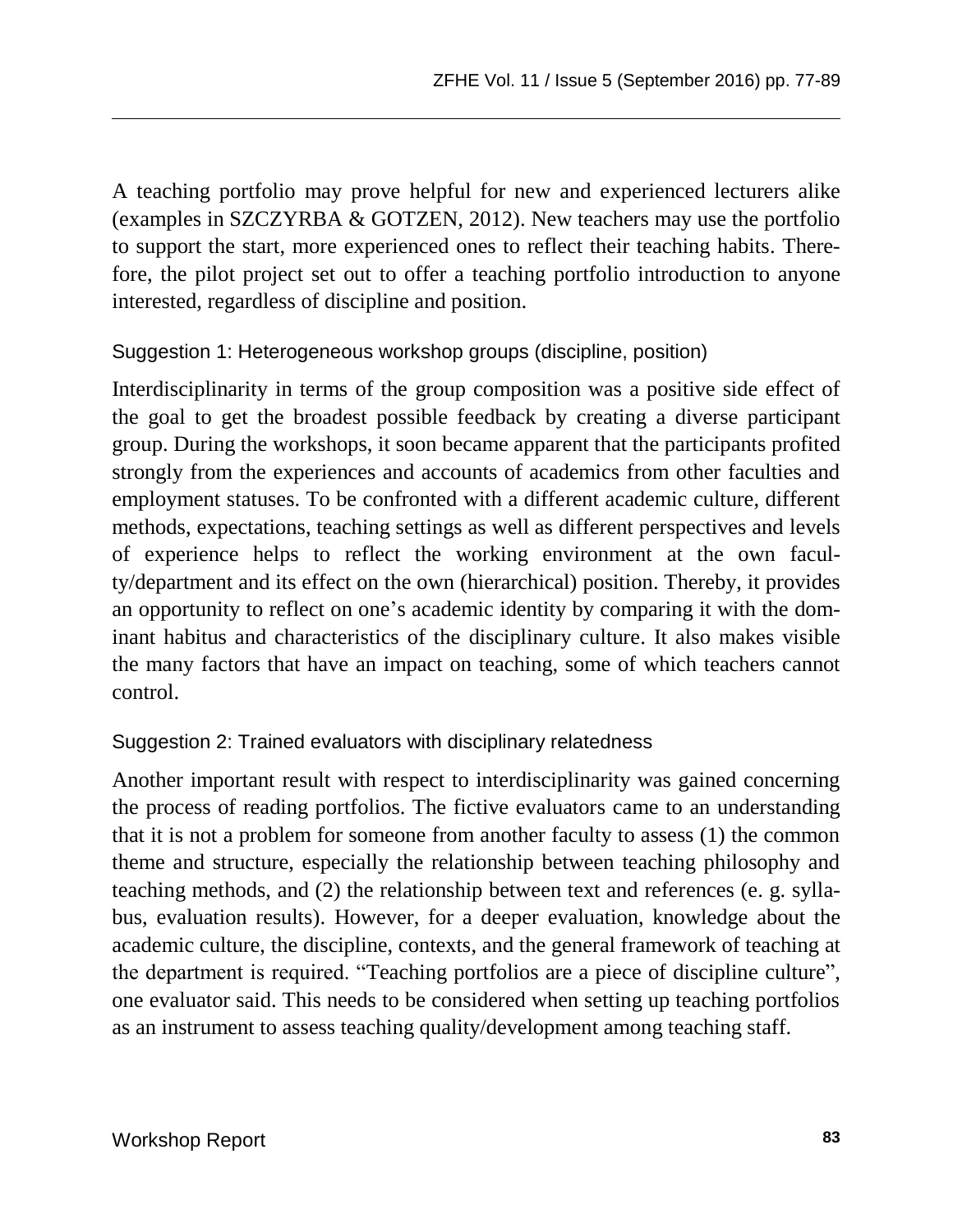### **4.3 Intrinsic motivation as main factor to foster the development of academics**

*As for motivation, the perception of potentially being able to influence one's working environment and professional context contributed a lot to high levels of personal investment and involvement in this demanding project. The workshops offered an ideal frame for collegial sharing of experiences and informal networking, hence encouraging professional development and enhancing retention and loyalty. And, lest we forget, one cannot stress enough the importance of perception, appreciation, and presentation of academic teaching as a strong motivator for the participants.* (participant's perspective)

In general, the motivations to participate stand in line with the intended goals of the teaching portfolio: to present, to reflect, and to develop. Additionally, the portfolio was expected to become more important for job applications in the future.

#### Suggestion 3: Professional workshop coaches raise motivation

During the first workshop, the teachers realized the potential of the teaching portfolio to even up the value imbalance between teaching and research. Reflecting on the teaching job and its high demands gave the participants a feeling of empowerment, pride, and motivation – also in respect to representing their teaching commitment. Hence, initial extrinsic motives to participate were soon complemented by intrinsic ones. This, of course, can only be achieved by professional workshop coaches who are enthusiastic about the topic and know how to stimulate participants.

### **4.4 Setting and organizational support as factors that encourage academics**

*It was very motivating to take part in this project, because it was a pilot project, so one could see oneself as a part of the vanguard or as a kind of explorer knowing to participate in something that takes place for the very first*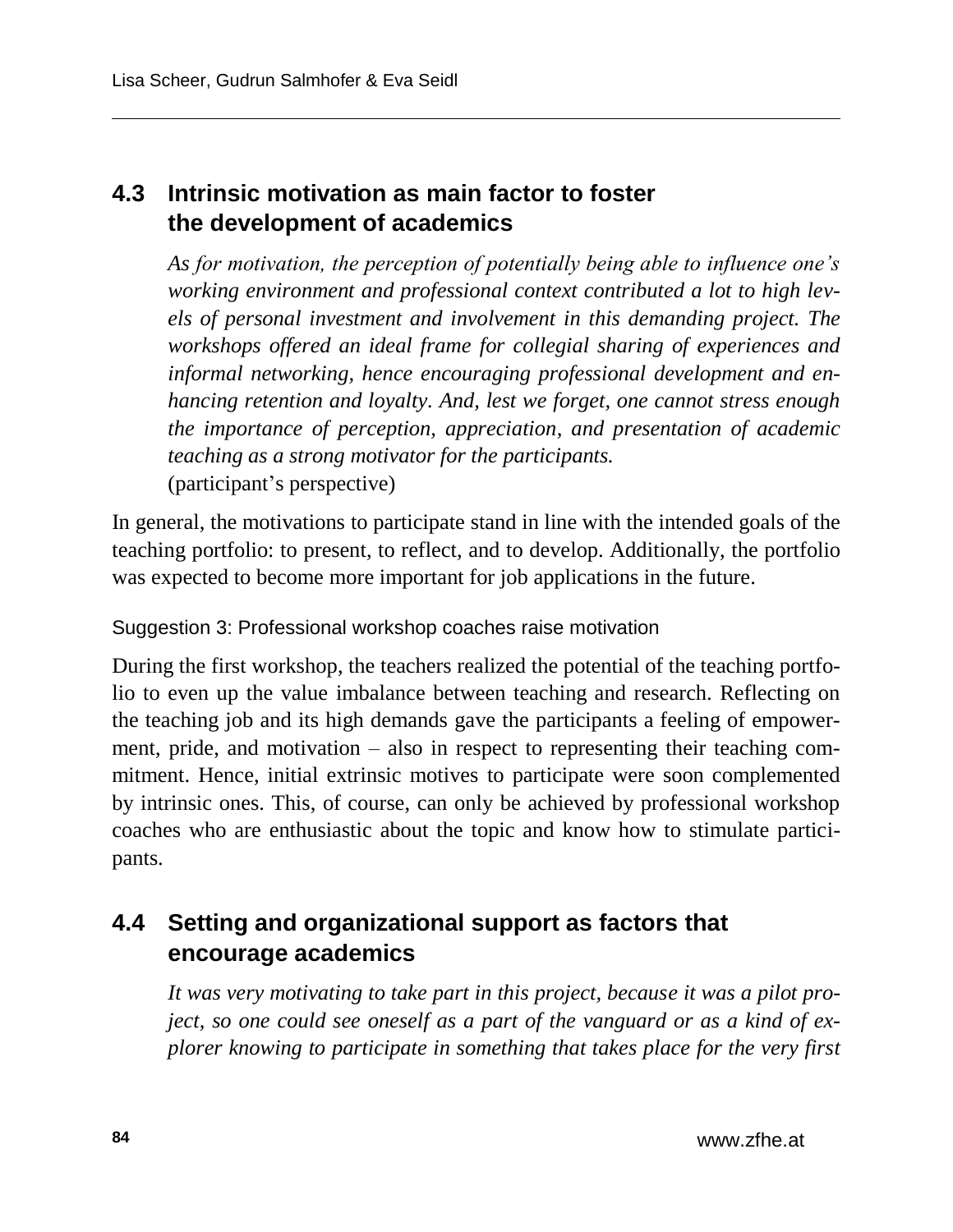*time. Moreover, every email from the organization team was extremely motivating and encouraging. One felt very much accompanied and supported. The questionnaires before and/or after the workshops helped strongly in developing awareness of one's motivation to take part in the project resp. in reflecting effects and outcomes of participation. Overall, the pilot project's structure and organization (e.g. timetables, emails, reflections after the workshops) have positively influenced my way of thinking and eventually my way of teaching, making it more reflective, structured and transparent in terms of course timetable (syllabus), requirements, and learning outcomes. Somehow the project team members served as role models for me.* (participant's perspective)

Suggestion 4: Forms and possibilities of communication

The statement above indicates the importance of organizational support and an appreciative setting. If lecturers are asked to foster teaching quality, then the same interest and attitude should be expected from staff supporting those teachers and offering didactics workshops. In addition to respectful and motivating communication throughout the project, workshop participants need opportunities to contact the workshop facilitator and/or their colleagues with questions or problems. Regular contact and exchange also motivates the participants to continue the writing process – this could, for example, be achieved through an online platform, informal meetings or a jour fixe. However, as the previous paragraph already illustrated: The primary motivation comes from the teachers themselves and is fueled by inspiring and eye-opening experiences in the workshop.

## **5 Short résumé**

*The commitment and time invested in this pilot project was really worth it. I feel a much more developed sense of professional self, academic identity and perception of self-agency. My courses are far more structured now with greater transparency, but also more demanding for students in terms of*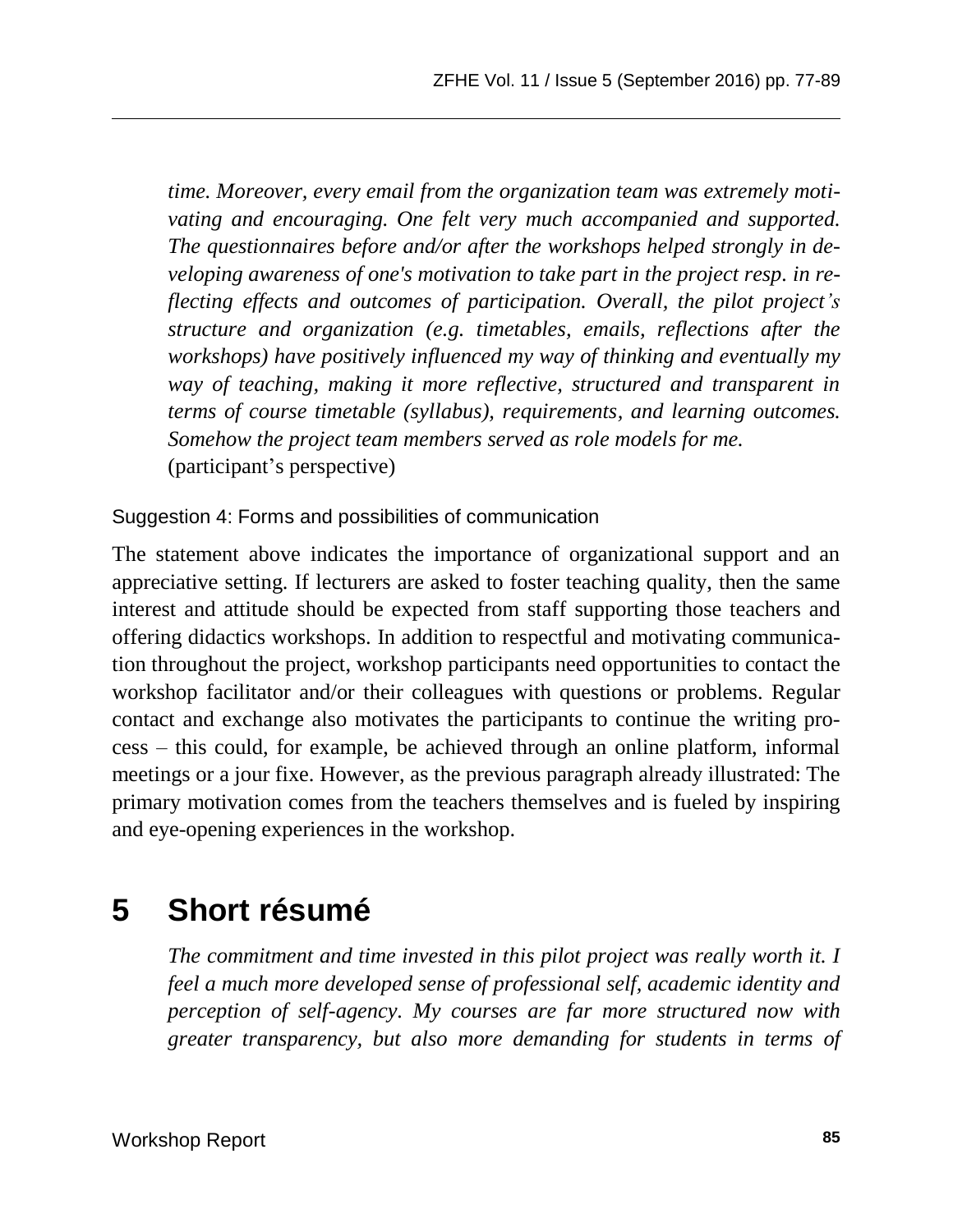*shared responsibility for an aligned, effective, and rewarding teaching and learning setting. The many opportunities for reflection brought to mind my resources and competences and made me take up reflections more often in class, encouraging students to reflect on their learning goals, styles, and outcomes.* (participant's perspective)

In literature, the teaching portfolio is defined as an instrument that supports the representation, reflection, and development of academics as teachers at any stage of their career. It positively impacts professional growth through the reflection of daily habits and teaching concepts. The experiences from the pilot project stand in line with these previous findings.

One should not be too optimistic though  $-$  it is still scientific activities (publications and presentations) and third-party funded projects that establish the reputation of an academic. The teaching portfolio could easily be confronted with opposition from teachers who fear just another obligation as well as from portfolio-critical decision makers. Therefore, all concerned parties and stakeholders need to be informed about the portfolio's capacity for its successful implementation. Additionally, a strong and transparent communication concept is needed, also drawing on positive experiences of those who have been writing a portfolio.

In regard of recent changes, e.g. the composition of the student body or university funding dependent on graduation rates, it should be a priority to examine and reflect everyday teaching practices and analyze teaching methods with the guidance of didactics experts. Instruments such as the teaching portfolio are a key for a future-oriented change of teaching culture and represent an opportunity to launch developments from the individual up to the institutional level.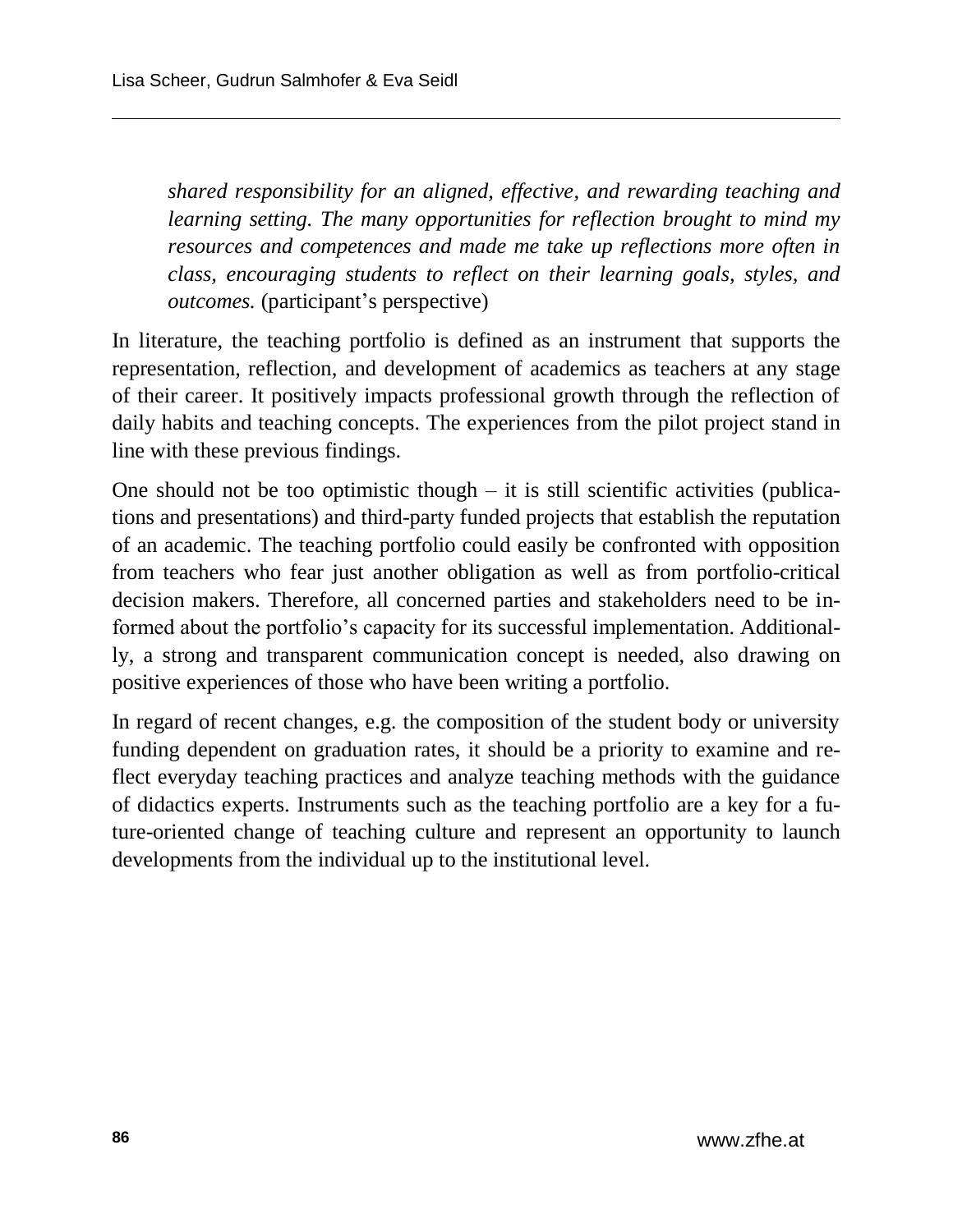## **6 References**

**Esdar, W., Gorges, J., Kloke, K., Krücken, G., & Wild, E.** (2011). Lehre unter den Forschungshut bringen… – Empirische Befunde zu multipler Zielverfolgung und Zielkonflikten aus Sicht von Hochschulleitungen und Nachwuchswissenschaftler(inne)n. In S. Nickel (Ed.), *Der Bologna-Prozess aus Sicht der Hochschulforschung. Analysen und Impulse für die Praxis* (pp. 192-204)*.* CHE Arbeitspapier 148.

**FINHEEC** (2013). Audit of the University of Graz 2013. Retrieved March 10, 2016, from [http://karvi.fi/app/uploads/2014/09/KKA\\_0613.pdf](http://karvi.fi/app/uploads/2014/09/KKA_0613.pdf)

**Futter, K.** (2012). Reflexion im Leistungsnachweis Lehrportfolio: Eine Herausforderung mit Potential. In B. Szczyrba, & S. Gotzen (Eds.), *Das Lehrportfolio – Entwicklung, Dokumentation und Nachweis von Lehrkompetenz an Hochschulen* (pp. 167-184)*.* Berlin: LIT.

**Heublein, U., Hutzsch, C., Schreiber, J., Sommer, D., & Besuch, G.** (2010). *Ursachen des Studienabbruchs in Bachelor- und in herkömmlichen Studiengängen.* HIS: Forum Hochschule. Retrieved March 10, 2016, from [http://www.his-hf.de/pdf/pub\\_fh/fh-201002.pdf](http://www.his-hf.de/pdf/pub_fh/fh-201002.pdf)

**MacLaren, I.** (2005). New trends in academic staff development: reflective journals, teaching portfolios, accreditation and professional development. In G. O'Neill, S. Moore, & B. McMullin (Eds.), *Emerging issues in the practice of university learning and teaching* (pp. 111-117). Dublin: AISHE.

**Paechter, M., Maier, B., Dorfer, A., Salmhofer, G., & Sindler, A.** (2007). Kompetenzen als Qualitätskriterien für universitäre Lehre: Das Grazer Evaluationsmodell des Kompetenzerwerbs (GEKo). In A. Kluge, & K. Schüler (Eds.), *Qualitätssicherung und -entwicklung an Hochschulen: Methoden und Ergebnisse* (p. 83-94)*.* Lengerich: Pabst Science Publishers.

**Schneider, R., Szczyrba, B., Welbers, U., & Wildt, J.** (Eds.) (2009). *Wandel der Lehr- und Lernkulturen.* Bielefeld: Bertelsmann (= dghd. 120).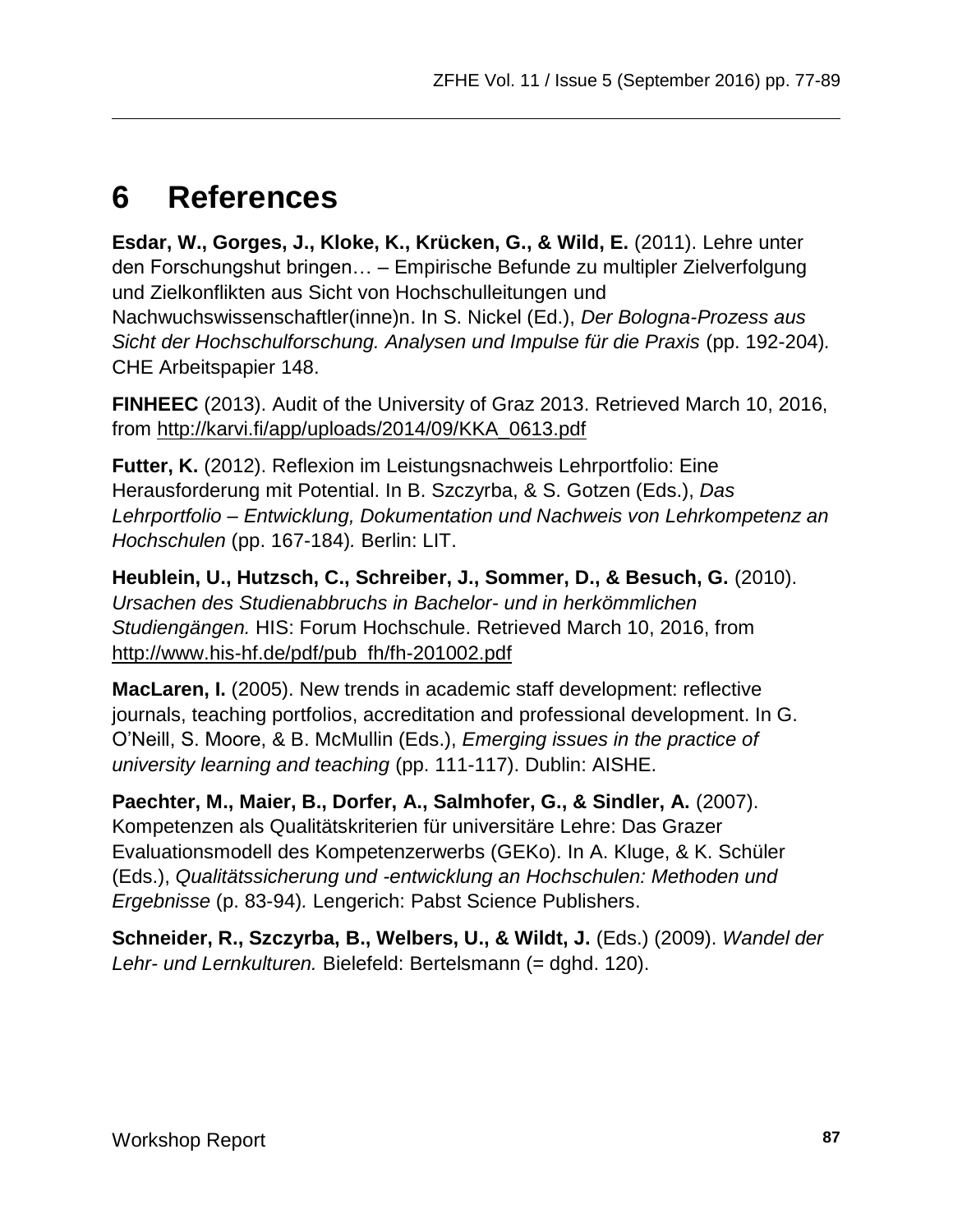**Schulmeister, R., Metzger, C., & Martens, T.** (2012). *Heterogenität und Studienerfolg. Lehrmethoden für Lerner mit unterschiedlichem Lernverhalten. Paderborner Universitätsreden 2012/123.* Retrieved December 1, 2015, from [http://rolf.schulmeister.com/pdfs/zeitlast\\_pur.pdf](http://rolf.schulmeister.com/pdfs/zeitlast_pur.pdf)

**Sursock, A.** (2015). *Trends 2015. Learning and Teaching in European Universities.* Brussels: EUA.

**Szczyrba, B.** (2009). ,Das Auge kann sich selbst nicht sehen.' – Selbstevaluation mit dem Lehrportfolio. In A. von Richthofen, & M. Lent (Eds.), *Qualitätsentwicklung in Studium und Lehre* (pp. 158-169). Bielefeld: Bertelsmann.

**Szczyrba, B., & Gotzen, S.** (Eds.) (2012). *Das Lehrportfolio – Entwicklung, Dokumentation und Nachweis von Lehrkompetenz an Hochschulen.* Berlin: LIT.

**Szczyrba, B., & van Treeck, T.** (2015). Von der Theorieferne zur wissenschaftlichen Befassung mit der eigenen Lehrpraxis – mit Lehrportfolios und Scholarship of Teaching and Learning. In E. Augustin, M. Hohenwarter, G. Salmhofer, & L. Scheer (Eds.), *Theorie, die ankommt. Wege der Theorievermittlung in der Hochschullehre* (pp. 91-101)*.* Graz: Leykam.

**Tigelaar, D., Dolmans, D., De Grave, W., Wolfhagen, I., & Van der Vleuten, C.** (2006). Portfolio as a tool to stimulate teachers' reflections. *Medical Teacher 28*(3), 277-282.

**Trautwein, C., & Merkt, M.** (2012). Zur Lehre befähigt? Akademische Lehrkompetenz darstellen und einschätzen. In R. Egger, & M. Merkt (Eds.), *Lernwelt Universität. Entwicklung von Lehrkompetenz in der Hochschullehre* (pp. 83-100)*.* Wiesbaden: Springer.